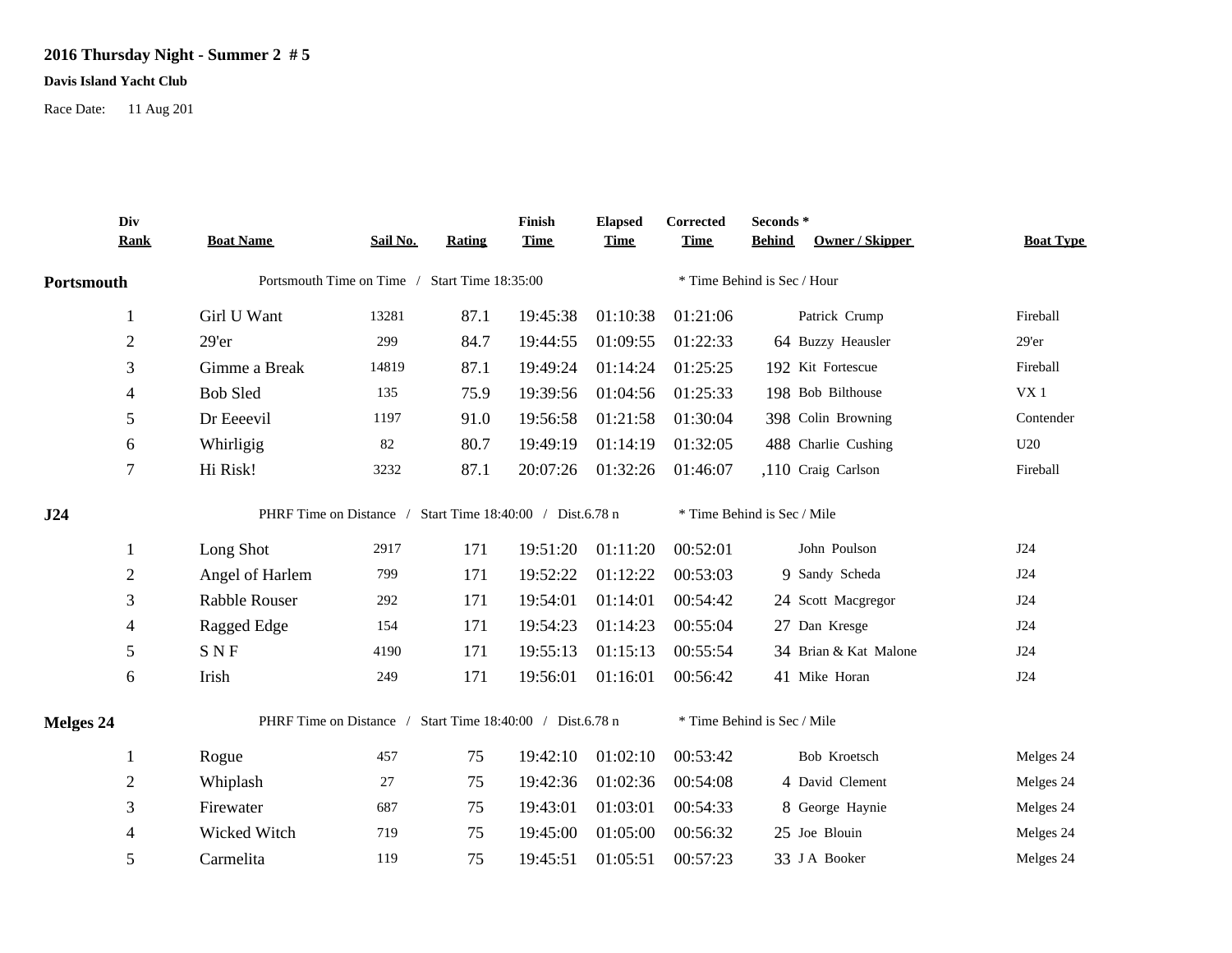| <b>DNF</b>        | 7              | Hot Mess                                                  | 118   | 75  |          |          |                             | Rob Britts                  | Melges 24          |  |  |  |
|-------------------|----------------|-----------------------------------------------------------|-------|-----|----------|----------|-----------------------------|-----------------------------|--------------------|--|--|--|
| <b>Spin B</b>     |                | PHRF Time on Distance / Start Time 18:45:00 / Dist.6.78 n |       |     |          |          |                             | * Time Behind is Sec / Mile |                    |  |  |  |
|                   | 1              | Privateer                                                 | 282   | 132 | 19:52:09 | 01:07:09 | 00:52:14                    | Chris Jones                 | S <sub>2</sub> 9.1 |  |  |  |
|                   | $\overline{2}$ | Fully Involved                                            | 97925 | 135 | 19:52:55 | 01:07:55 | 00:52:40                    | 4 Steve Vincent             | $B-25$             |  |  |  |
|                   | 3              | Mal De Mer                                                | 747   | 156 | 19:56:21 | 01:11:21 | 00:53:43                    | 13 Richard Karran           | Wavelength 24      |  |  |  |
|                   | 4              | Meltemi                                                   | 40787 | 132 | 19:54:01 | 01:09:01 | 00:54:06                    | 17 Alex Korakis             | S <sub>2</sub> 9.1 |  |  |  |
|                   | 5              | Dr Bligh                                                  | 30    | 132 | 19:54:23 | 01:09:23 | 00:54:28                    | 20 Michael Maher            | S <sub>2</sub> 9.1 |  |  |  |
|                   | 6              | 88                                                        | 88    | 111 | 19:56:00 | 01:11:00 | 00:58:27                    | 55 Dave Ciesla              | J70                |  |  |  |
| <b>DNS</b>        | $\,8\,$        | Volcano                                                   | 7170  | 111 |          |          |                             | Don Rychel                  | Tripp 26           |  |  |  |
| Spin A            |                | PHRF Time on Distance / Start Time 18:50:00 / Dist.6.78 n |       |     |          |          |                             | * Time Behind is Sec / Mile |                    |  |  |  |
|                   | 1.5            | Mad Cow 2                                                 | 46453 | 57  | 19:49:25 | 00:59:25 | 00:52:59                    | Ed Ruark/ Dave German       | $B-32$             |  |  |  |
|                   | 1.5            | Hot Water                                                 | 42696 | 72  | 19:51:07 | 01:01:07 | 00:52:59                    | Jose Suarezhoyos            | J35                |  |  |  |
|                   | 3              | No Limit                                                  | 39526 | 42  | 19:48:06 | 00:58:06 | 00:53:21                    | 3 Burns/ Zonnenberg         | Farr 395           |  |  |  |
|                   | 4              | Rocket                                                    | 48    | 72  | 19:52:09 | 01:02:09 | 00:54:01                    | 9 Grimsdale/ Nelson         | <b>J35</b>         |  |  |  |
|                   | 5              | Fire & Ice                                                | 83198 | 81  | 19:53:19 | 01:03:19 | 00:54:10                    | 10 George Cussins           | J105               |  |  |  |
|                   | 6              | Wired                                                     | 39511 | 42  | 19:51:24 | 01:01:24 | 00:56:39                    | 32 Brocks/ Achilles         | Farr 395           |  |  |  |
|                   | 7              | Tampa Girl                                                | 83242 | 54  | 19:52:51 | 01:02:51 | 00:56:45                    | 33 Bill Terry               | J120               |  |  |  |
| Non Spin A        |                | PHRF Time on Distance / Start Time 18:55:00 / Dist.5.07 n |       |     |          |          | * Time Behind is Sec / Mile |                             |                    |  |  |  |
|                   | 1              | Long Gone                                                 | 10225 | 161 | 19:47:30 | 00:52:30 | 00:38:54                    | Phil Walller                | Morgan 42          |  |  |  |
|                   | $\overline{2}$ | Boat                                                      | 57    | 180 | 19:49:15 | 00:54:15 | 00:39:02                    | 2 Larry Willis              | Wavelength         |  |  |  |
|                   | 3              | W T Flyer                                                 | 97    | 153 | 19:48:22 | 00:53:22 | 00:40:26                    | 18 Ullman/ Bostick          | Pearson 30         |  |  |  |
|                   | 4              | <b>Emotional Rescue</b>                                   | 22268 | 176 | 19:51:38 | 00:56:38 | 00:41:46                    | 34 Dave Coffee              | C & C 36           |  |  |  |
|                   | 5              | Rock On                                                   | 335   | 190 | 19:57:53 | 01:02:53 | 00:46:50                    | 94 Toro/ Figley             | Catalina 36        |  |  |  |
|                   | 6              | Vendeval the Pearl                                        | 005   | 164 | 19:56:59 | 01:01:59 | 00:48:08                    | 109 Lee Burstiner           | Dufour 39          |  |  |  |
| <b>Non Spin B</b> |                | PHRF Time on Distance / Start Time 18:55:00 / Dist.5.07 n |       |     |          |          |                             | * Time Behind is Sec / Mile |                    |  |  |  |
|                   | 1              | Volant II                                                 | 99    | 202 | 19:52:33 | 00:57:33 | 00:40:29                    | John Gifford                | J22                |  |  |  |
|                   | $\sqrt{2}$     | Mazel                                                     | 124   | 232 | 19:59:54 | 01:04:54 | 00:45:18                    | 57 Jason Baruch             | Morgan 28          |  |  |  |
| <b>DNF</b>        | 5              | Ragdoll                                                   | 5226  | 269 |          |          |                             | Jack Whitwam                | Catalina 27        |  |  |  |